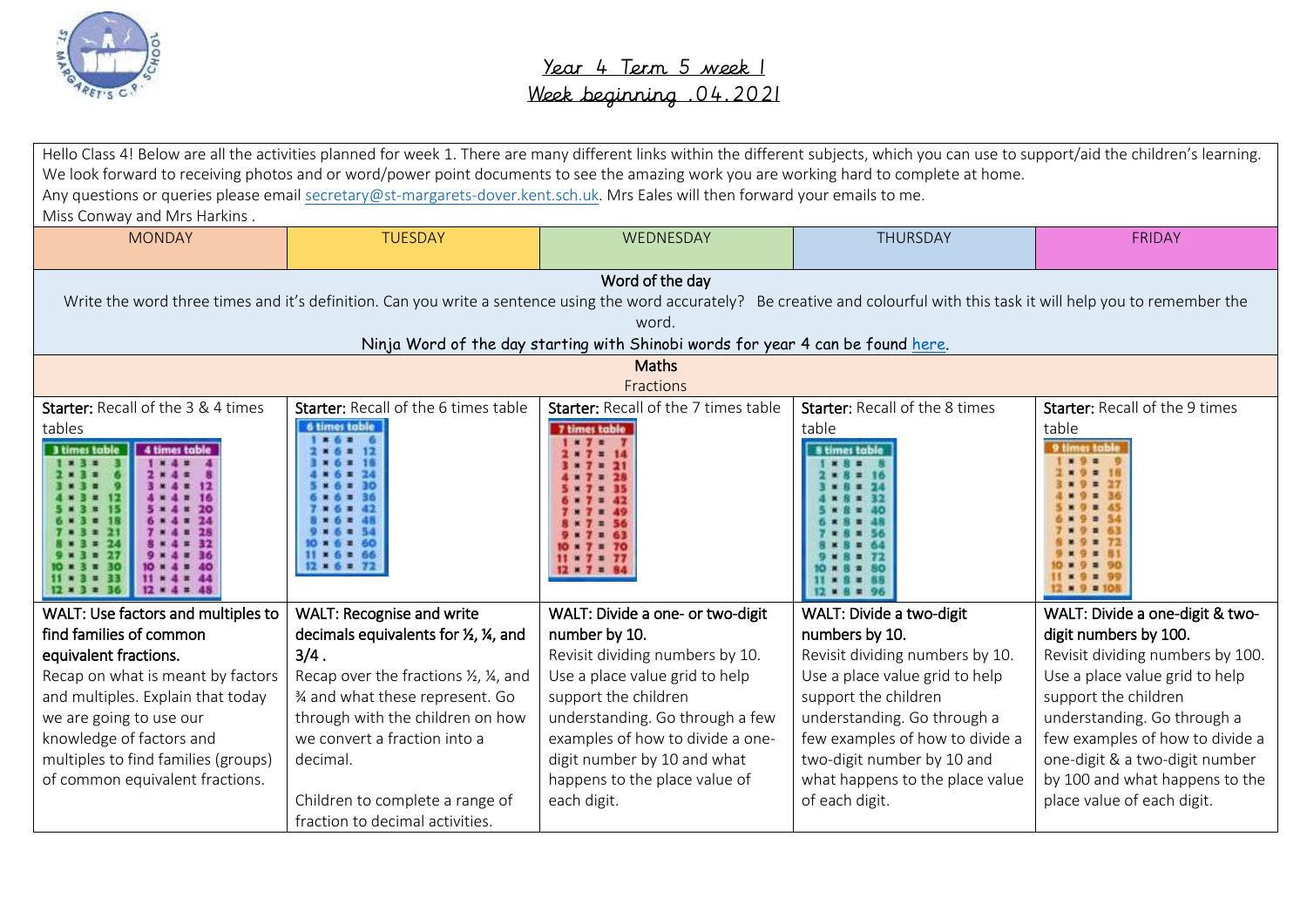

# Year 4 Term 5 week 1

| <u> 12021 . Week beainning</u> |  |  |
|--------------------------------|--|--|
|                                |  |  |

| Children to complete a variety of    |                                    | Children to divide a range of one-                         | Children to divide a range of     | Children to divide a range of one  |
|--------------------------------------|------------------------------------|------------------------------------------------------------|-----------------------------------|------------------------------------|
| activities where they are using      | Working from home:                 | digit numbers by 10 before                                 | two-digit numbers by 10 before    | & two-digit numbers by 100         |
| factors/multiples to find common     | Use this video to learn about      | completing reasoning/problem                               | completing reasoning/problem      | before completing                  |
| equivalent fractions.                | converting fractions to decimals.  | solving based questions.                                   | solving based questions.          | reasoning/problem solving          |
|                                      | Write down the decimal that        |                                                            |                                   | based questions.                   |
| Working from home:                   | matches the following fractions:   | Working from home:                                         | Working from home:                | Working from home:                 |
| Use this video to learn about        | $\frac{1}{2}$<br>$\bullet$         | Use this video to learn about                              | Use this video to learn about     | Use this video to learn about      |
| common equivalent fractions and      | $\frac{1}{4}$<br>$\bullet$         | common equivalent fractions and                            | common equivalent fractions       | common equivalent fractions        |
| complete this activity sheet.        | $\frac{3}{4}$<br>$\bullet$         | complete this activity sheet.                              | and complete this activity sheet. | and complete this activity sheet.  |
|                                      |                                    |                                                            |                                   |                                    |
|                                      |                                    | <b>Writing</b>                                             |                                   |                                    |
|                                      |                                    | Max and the Millions-&-/Snow Dragons/How to train a Dragon |                                   |                                    |
| WALT: Proof read for spelling and    | WALT: Write for a range of         | WALT: Listen to and discuss a wide                         | WALT: Re-tell a story orally.     | <b>WALT: Discuss and record my</b> |
| punctuation errors.                  | purposes.                          | range of non-fiction.                                      | Go through the focus text on      | ideas.                             |
| Working with a partner, children     | Children to write up their best    | Children to be given a range of                            | Snow Dragons. Children to make    | Using their knowledge of the       |
| to go through each other's work      | version of their story using their | non-chronological reports where                            | dragon puppets to help them re-   | text, children to create a mini    |
| and proof read for spelling and      | proof read work from yesterday's   | they need to work with a partner                           | tell them text orally.            | book or text map to help them      |
| punctuation errors. These errors     | lesson.                            | to use the non-chronological                               |                                   | further with their re-telling.     |
| to be added in using green           |                                    | report feature checklist to go                             | Stop the children at different    | Encourage the children not to      |
| correction pens.                     | Working from home:                 | through their examples and tick off                        | points of the text and get each   | forget the key features of a non-  |
|                                      | Use your proof read work from      | if they have the features within                           | group to show their               | chronological<br>report<br>when    |
| Encourage children to also see if    | yesterday's lesson to write up     | them.                                                      | actions/drama using their         | creating their mini-book or text   |
| they can up-level their partners     | your best version of your story.   |                                                            | dragon puppets.                   | map. For example: each sub         |
| work through the use of:             |                                    | Create a list of the features the                          |                                   | heading needs to be written to     |
| Fronted adverbials                   |                                    | children have found within the                             | Working from home:                | show the beginning of a new        |
| Range of conjunctions<br>$\bullet$   |                                    | texts as a reminder of what we will                        | Use the focus text below and      | section of information.            |
| Higher-level vocabulary<br>$\bullet$ |                                    | working on including in our own                            | dragon template to create a       |                                    |
| for descriptions.                    |                                    | non-chronological reports.                                 | puppet to use with your re-       |                                    |
|                                      |                                    |                                                            | telling.                          |                                    |
| Working from home:                   |                                    | <b>Working from home:</b>                                  |                                   | <b>Working from home:</b>          |
| With the help of an adult or         |                                    | Use this link to access the literacy                       |                                   | Create either a mini book or text  |
| sibling at home, go through your     |                                    | wagoll website. Choose 2 different                         |                                   | map to help you retell the story   |
| first draft of your story and        |                                    | non-chronological reports and use                          |                                   | orally using actions and drama.    |
| correct any spelling or              |                                    | the checklist below to go through                          |                                   |                                    |
| punctuation errors.                  |                                    | and identify those features.                               |                                   | Mini book video                    |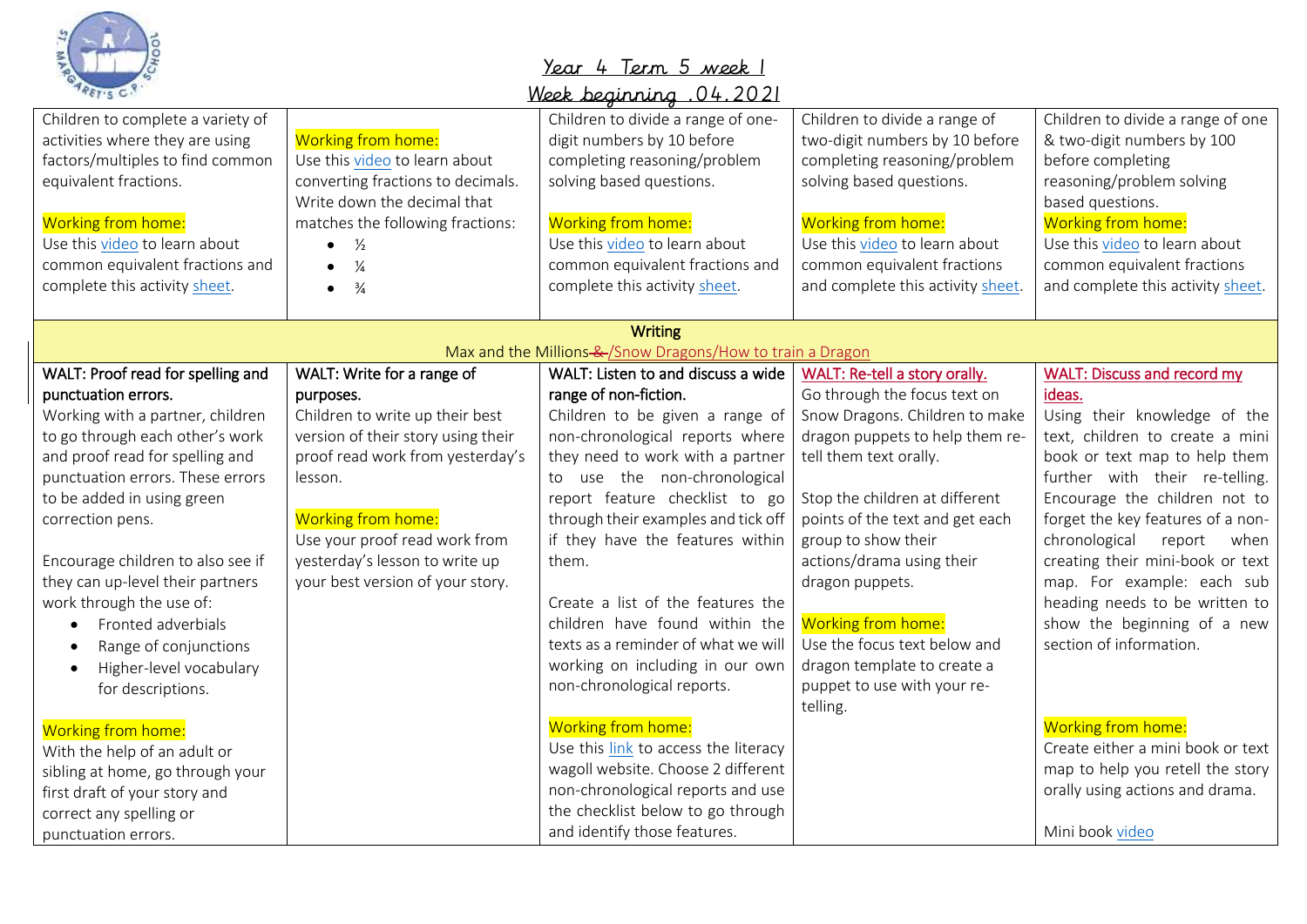

## Year 4 Term 5 week 1

Week beginning .04.2021

|                                                                                                                                                                                                                                                                                                                                                                       |                                                                   |                 | <b>Spelling</b>                                                                                                                                                                                                                                                                                                                                                                               |               |                                                                                                                                                                                                                                                                           |                                                                                                                                                                                                                                                                                                                                                                                                                                              |
|-----------------------------------------------------------------------------------------------------------------------------------------------------------------------------------------------------------------------------------------------------------------------------------------------------------------------------------------------------------------------|-------------------------------------------------------------------|-----------------|-----------------------------------------------------------------------------------------------------------------------------------------------------------------------------------------------------------------------------------------------------------------------------------------------------------------------------------------------------------------------------------------------|---------------|---------------------------------------------------------------------------------------------------------------------------------------------------------------------------------------------------------------------------------------------------------------------------|----------------------------------------------------------------------------------------------------------------------------------------------------------------------------------------------------------------------------------------------------------------------------------------------------------------------------------------------------------------------------------------------------------------------------------------------|
| <b>Statutory spellings</b><br>Children to write down the<br>following 10 words using the<br>have a go template.<br>1. Circle<br>Complete<br>Describe<br>3.<br>Different<br>4.<br>Difficult<br>5.<br>Early<br>6.<br>Earth<br>Eight<br>8<br>Eighth.<br>9.<br>Working from home:<br>Get an adult or sibling to say the<br>above 10 words to you, and write<br>them down. |                                                                   |                 | <b>Statutory spellings</b><br>Children to use a range of spelling<br>strategies to go over any words<br>from yesterday they found tricky<br>to spell.<br>Children can use:<br>Pyramid spellings<br>$\bullet$<br>Definition<br>$\bullet$<br>Look/cover/write/check<br>Creating an acronym<br>Working from home:<br>Practise the words you misspelt<br>yesterday using the strategies<br>above. |               |                                                                                                                                                                                                                                                                           | Proofreading<br>Using an example of work,<br>model going through this and<br>proofreading for spelling errors.<br>Focus on words that we should<br>now know how to spell in Year<br>4.<br>Children to have copy of the text<br>and go through this at the same<br>time.<br>Working from home:<br>Write a short piece of writing<br>about a Dragon. Go through this<br>with adult/sibling support to<br>proofread for any spelling<br>errors. |
|                                                                                                                                                                                                                                                                                                                                                                       |                                                                   |                 | Reading                                                                                                                                                                                                                                                                                                                                                                                       |               |                                                                                                                                                                                                                                                                           |                                                                                                                                                                                                                                                                                                                                                                                                                                              |
|                                                                                                                                                                                                                                                                                                                                                                       |                                                                   |                 | Working at home: Complete DEAR TIME every day.                                                                                                                                                                                                                                                                                                                                                |               |                                                                                                                                                                                                                                                                           |                                                                                                                                                                                                                                                                                                                                                                                                                                              |
| <b>DEAR TIME</b><br>15/20 MINUTES<br><b>CT/TA TO HEAR READERS</b>                                                                                                                                                                                                                                                                                                     | <b>DEAR TIME</b><br>15/20 MINUTES<br><b>CT/TA TO HEAR READERS</b> |                 | <b>DEAR TIME</b><br>15/20 MINUTES<br><b>CT/TA TO HEAR READERS</b>                                                                                                                                                                                                                                                                                                                             | these orally. | WALT: Increase my familiarity<br>with a wide range of books,<br>including fairy stories, myths and<br>legends, and retelling some of<br>Read through How to Train a<br>Dragon chapters 1-3. Children to<br>use their dragon puppets to re-<br>tell these chapters orally. | WALT: Increase my familiarity<br>with a wide range of books,<br>including fairy stories, myths and<br>legends, and retelling some of<br>these orally.<br>Read through How to Train a<br>Dragon chapters 4-6. Children to<br>use their dragon puppets to re-<br>tell these chapters orally.                                                                                                                                                   |
|                                                                                                                                                                                                                                                                                                                                                                       |                                                                   |                 | <b>Foundation Subjects</b>                                                                                                                                                                                                                                                                                                                                                                    |               |                                                                                                                                                                                                                                                                           |                                                                                                                                                                                                                                                                                                                                                                                                                                              |
| <b>GEOGRAPHY</b><br>WALT: Understand and locate Mount Everest.                                                                                                                                                                                                                                                                                                        |                                                                   | <b>SCIENCE:</b> | WALT: Identify the different types of teeth in humans<br>and their simple functions.                                                                                                                                                                                                                                                                                                          |               | <b>FRENCH:</b><br>WALT: Say and write a sentence to tell the time.                                                                                                                                                                                                        |                                                                                                                                                                                                                                                                                                                                                                                                                                              |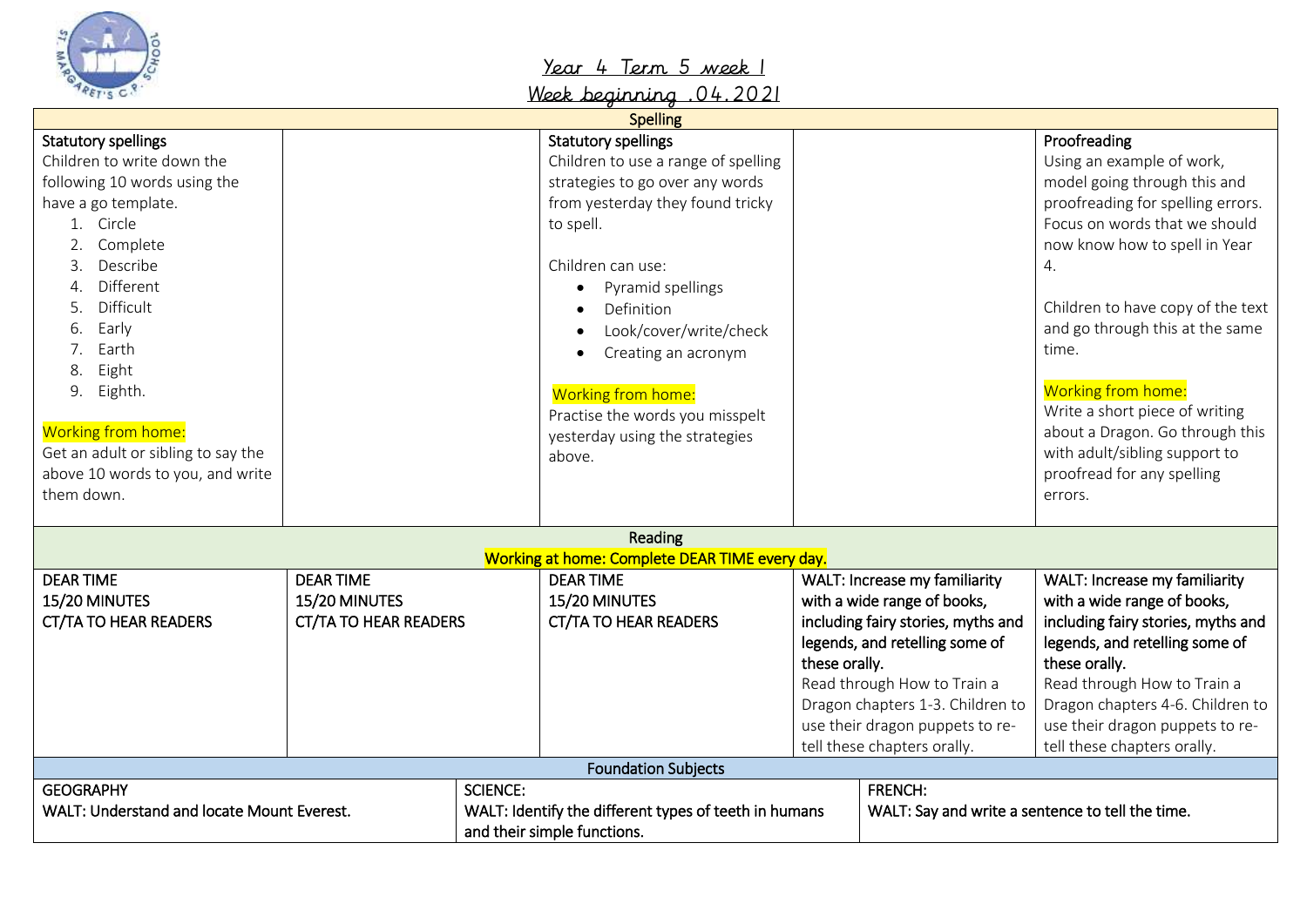

### Year 4 Term 5 week 1 Week beginning  $0/12021$

|                                                                                                                                                                                                                                                                                                                                                                                                                                                                                                                                                                                                                                                                                                                                             | <u>Week alguniang</u>                                                                                                                                                                                                                                                                                                                                                                                                     |                                                                                                                                                                                                                                                                                                                                                                                                                        |
|---------------------------------------------------------------------------------------------------------------------------------------------------------------------------------------------------------------------------------------------------------------------------------------------------------------------------------------------------------------------------------------------------------------------------------------------------------------------------------------------------------------------------------------------------------------------------------------------------------------------------------------------------------------------------------------------------------------------------------------------|---------------------------------------------------------------------------------------------------------------------------------------------------------------------------------------------------------------------------------------------------------------------------------------------------------------------------------------------------------------------------------------------------------------------------|------------------------------------------------------------------------------------------------------------------------------------------------------------------------------------------------------------------------------------------------------------------------------------------------------------------------------------------------------------------------------------------------------------------------|
| Show children a photo of Tenzing Norgay at eh summit of<br>Mount Everest. Get the children to generate enquiry<br>questions about this image. (Who, what, where, when &<br>why).<br>Children to write a diary entry as either Sir Edmund Hillary<br>or Tenzing Norgay.<br>Working from home:<br>Research into Mount Everest and record any information<br>you find out about the Mountain.                                                                                                                                                                                                                                                                                                                                                  | Children to understand the different types of teeth and<br>the functions they play with humans and animals.<br>Working from home:<br>Use the Twinkl Go code: HS8415 to access the power<br>point for this lesson. Complete the activity sheet below.                                                                                                                                                                      | heure(s) et<br>hemre(s) et demie<br><b>D'Clock and Half Past</b><br>Using the power point go through and learn how to tell<br>the time for o'clock and half past in French.<br>Working from home:<br>Use the Twinkl Go code: KD4175 to access the power<br>point for this lesson. Complete the activity sheet below.                                                                                                   |
| <b>PSHE</b><br>WALT: Recognise situations, which can cause jealousy in<br>relationships.<br>Go through the power point images with the children and<br>get them to discuss what they think is going on in each<br>picture. What is the connection between the pictures?<br>Discuss with the children what is meant by the term<br>jealousy and how do people some this?<br>How does jealousy make people feel?<br>Children to choose a situation card, where they need to<br>explain how the situation could be resolved.<br>Working from home:<br>Discuss with people around you what jealousy is and how<br>we can deal with it. Use the situation cards below to<br>discuss one with an adult or sibling to how it could be<br>resolved. | MUSIC:<br>WALT: Play the notes B, A and G within a simple tune.<br><b>Hot Cross Buns</b><br>Use the above video to learn how to play hot cross<br>buns. Talk through where the notes B, A and G are on<br>the recorder and get the children to play each note to<br>ensure they have the correct finger placement.<br>Working from home:<br>Using an instrument or pots/pans, play along with the<br>hot cross buns tune. | DT:<br>WALT: Analyse and use accurate vocabulary to describe a<br>preference about taste, smell, texture and the look of food.<br>Children to taste a variety of pizza to conclude what<br>preferences they have towards their pizza they will design<br>and create.<br>Working from home:<br>If possible, taste a small selection of pizzas and write<br>down what your preferences are for toppings and<br>flavours. |
| ICT:                                                                                                                                                                                                                                                                                                                                                                                                                                                                                                                                                                                                                                                                                                                                        | <b>RE</b>                                                                                                                                                                                                                                                                                                                                                                                                                 |                                                                                                                                                                                                                                                                                                                                                                                                                        |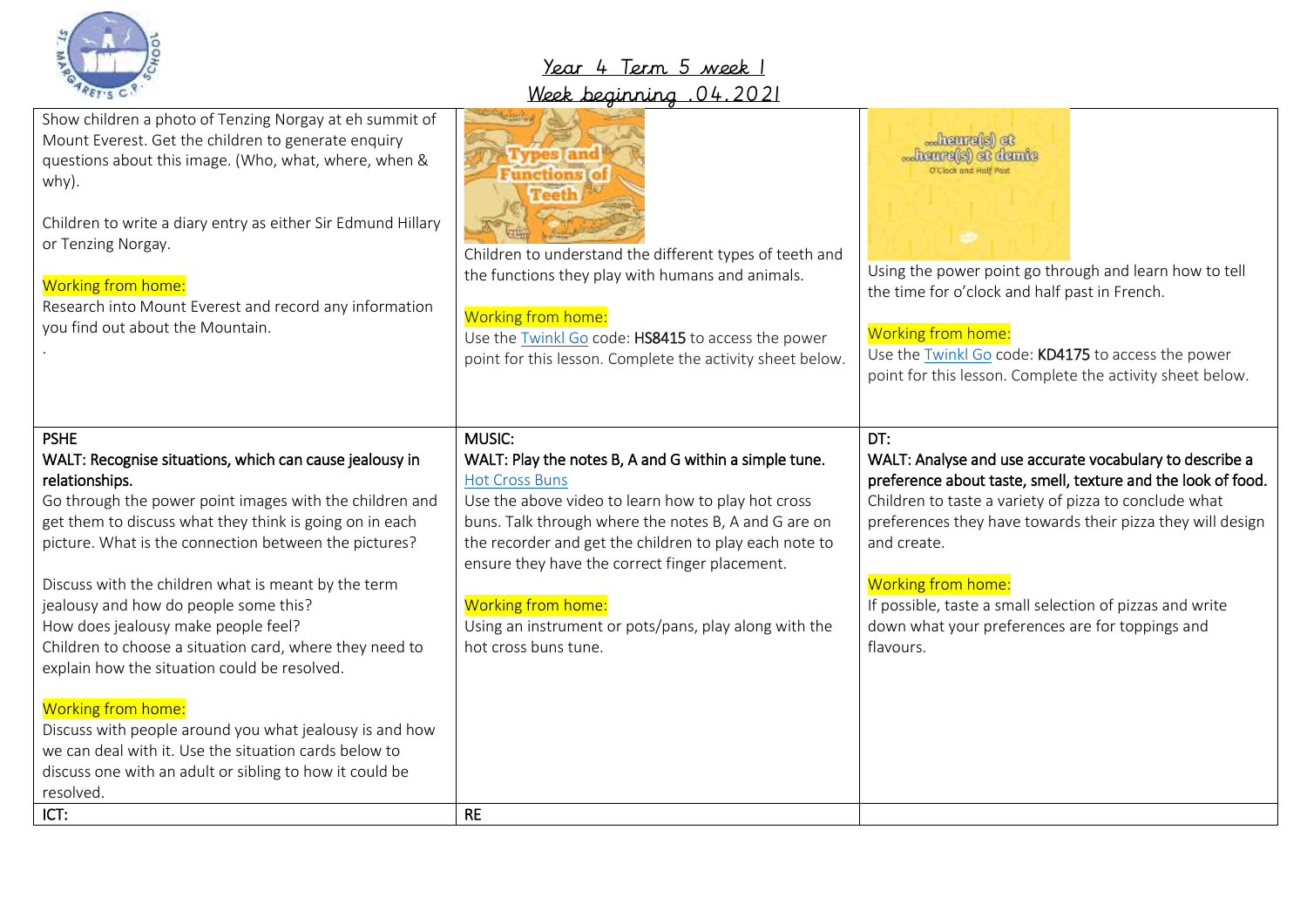

## Year 4 Term 5 week 1

Week beginning .04.2021

| WALT: Understand what a database is and how to use        | WALT: What does the word 'inspiring' mean? Who is    |
|-----------------------------------------------------------|------------------------------------------------------|
| them.                                                     | inspiring?                                           |
| <b>Microsoft Access</b>                                   | Discuss what the term inspiring means and get the    |
| Use the above video to explain what Microsoft Access is   | children to make notes on a white board of what it   |
| and how we can use it.                                    | means to them.                                       |
| Children to enter data about different volcanoes around   | Move the discussion on further by talking about whom |
| the world. Go through each step of the data entry process | they find inspiring to them and the reasons why.     |
| by the following steps:                                   |                                                      |
| Add field names such as Name, Country, Height,            | Children to record in their books what the word      |
| and Width.                                                | inspiring means and who they find inspiring and why. |
| Input the data into the correct fields (Worksheet         |                                                      |
| of this provided to the children).                        | <b>Working from home:</b>                            |
|                                                           | Have a discussion with people at home about what the |
| <b>Working from home:</b>                                 | word inspiring means and who you find inspiring and  |
| Use the video above to learn about Microsoft access and   | why.                                                 |
| use the data information below to input into a new        |                                                      |
| database.                                                 |                                                      |
|                                                           |                                                      |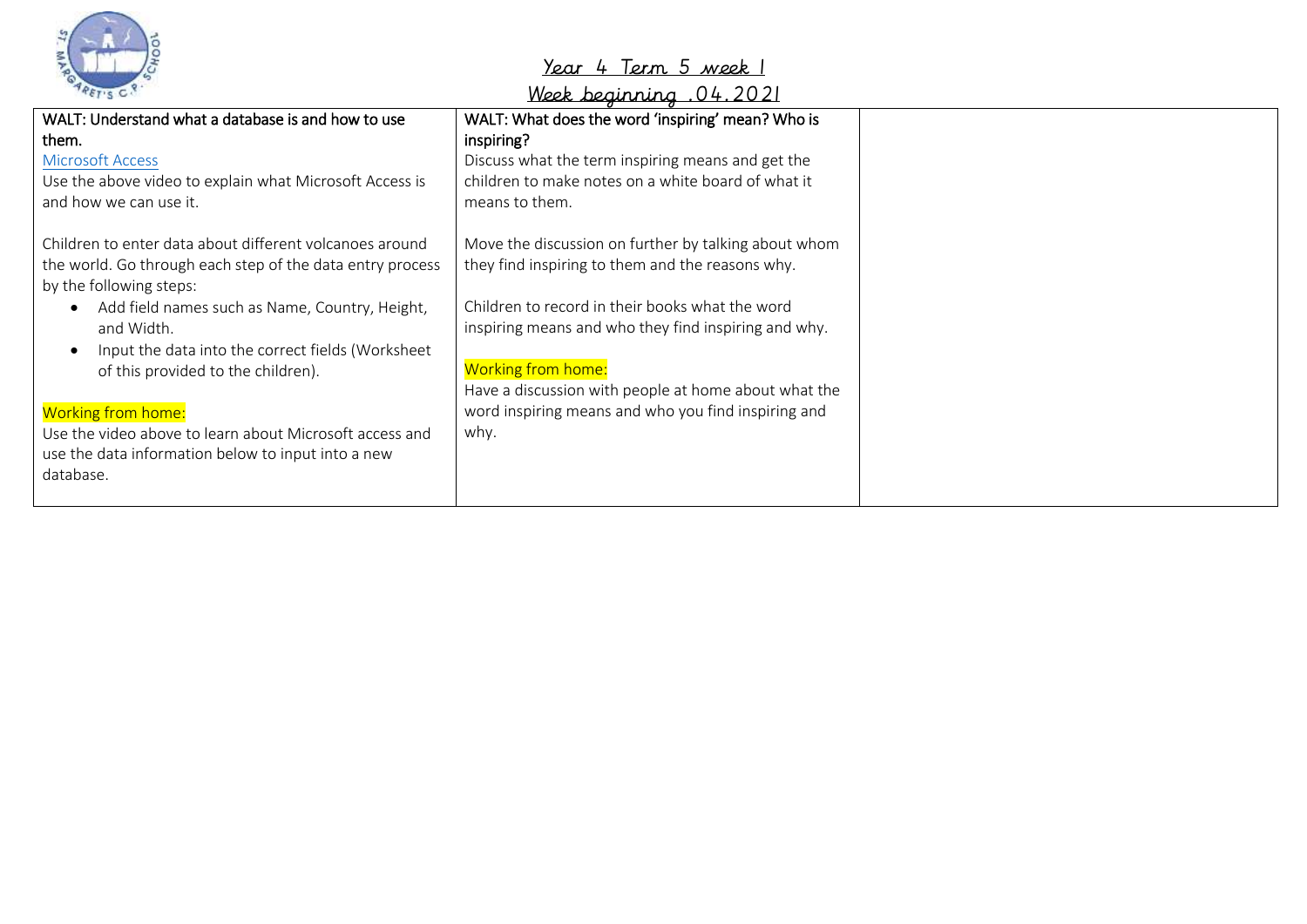

## English checklist

| <b>Success Criteria</b>                         | <b>Me</b> | <b>Talk Partner</b> |
|-------------------------------------------------|-----------|---------------------|
| Must                                            |           |                     |
| organise information into paragraphs and link   |           |                     |
| them to the categories in my plan.              |           |                     |
| use present tense (or past tense for historical |           |                     |
| reports)                                        |           |                     |
| Should                                          |           |                     |
| include an introductory paragraph.              |           |                     |
| use technical words to do with the subject.     |           |                     |
| include labelled diagrams with captions.        |           |                     |
| Could                                           |           |                     |
| use questions to the reader, for example 'Did   |           |                     |
| you know?                                       |           |                     |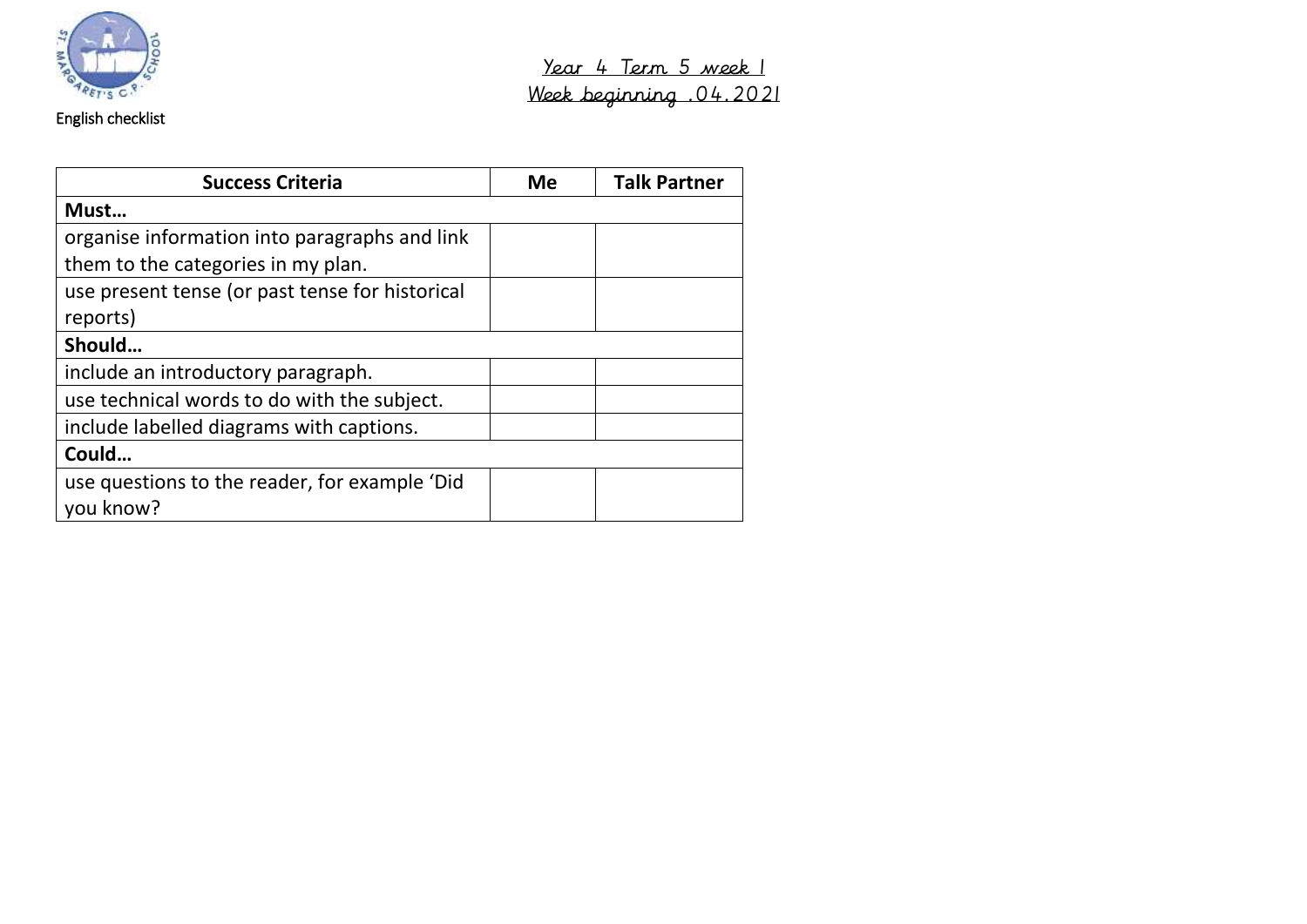

### Snow dragons focus text

<u>Year 4 Term 5 week 1</u> Week beginning .04.2021

### Snow Dragons - What they like and where to find them.



### Introduction.

Snow dragons are extremely shy creatures and you should always stay quiet around them. These beautiful creatures have the power to change the weather and can be very naughty at times.

#### Where do they live?

Most dragons prefer warm countries however, Snow Dragons are mostly found in cold climates. They are usually responsible for the snow we see on top of mountains as this is the place they



usually feel safest. They always choose a high spot where humans cannot annoy them with their stamping feet and bad breath. If you are very quiet and have recently brushed your teeth you can get close enough to take a quick photo. Useful tip: Always leave a packet of mints as a thank you for their kindness.

#### What do they eat?

As you might have guessed, they do like mints because they have a strong dislike of having bad breath. It has been known for Snow dragons to enter supermarkets and steal boxes full of toothpaste. They like to eat the toothpaste on top of ice cream and ice lollies. It should be noted that Snow Dragons must not be fed curry at all as this will cause their bodies to heat up. If this happens then the snow will melt and they will have no-where to live.

#### **Special Powers.**

A Snow Dragon is quite often responsible for the flurries of snow we see. They fly away on holiday during the British winter time and as they pass over Britain they cause the clouds to freeze causing snow to fall. It is advisable to keep Snow Dragons happy because when they get angry they can cause car windows, ponds and lakes to freeze over. This often causes big problems for humans. There was one reported incident where an explorer left a packet of Chewits for a Snow Dragon on top of Mount Everest and the dragon was so annoyed it froze the whole of North America for a month.

#### Glossary.

| Climate<br>한바람이라 승규가 있다 | The usual weather in a country-for example the<br>arctic has a cold climate. |  |
|-------------------------|------------------------------------------------------------------------------|--|
| <b>Dislike</b>          | Not liking something.                                                        |  |
| <b>Flurries</b>         | Snow storms and blizzards                                                    |  |
| Responsible             | Causing something to happen. (in this case)                                  |  |

#### Did you know...?

- . Snow dragons can smell human breath from 10 miles away
- . They have such white teeth that scientists need to wear special goggles just to look at them.
- They do not drink at all. All of their water comes from ice that they eat. ۰.
- ۰. Charles Darwin once made friends with a Snow Dragon and they visited each other every winter until Charles's death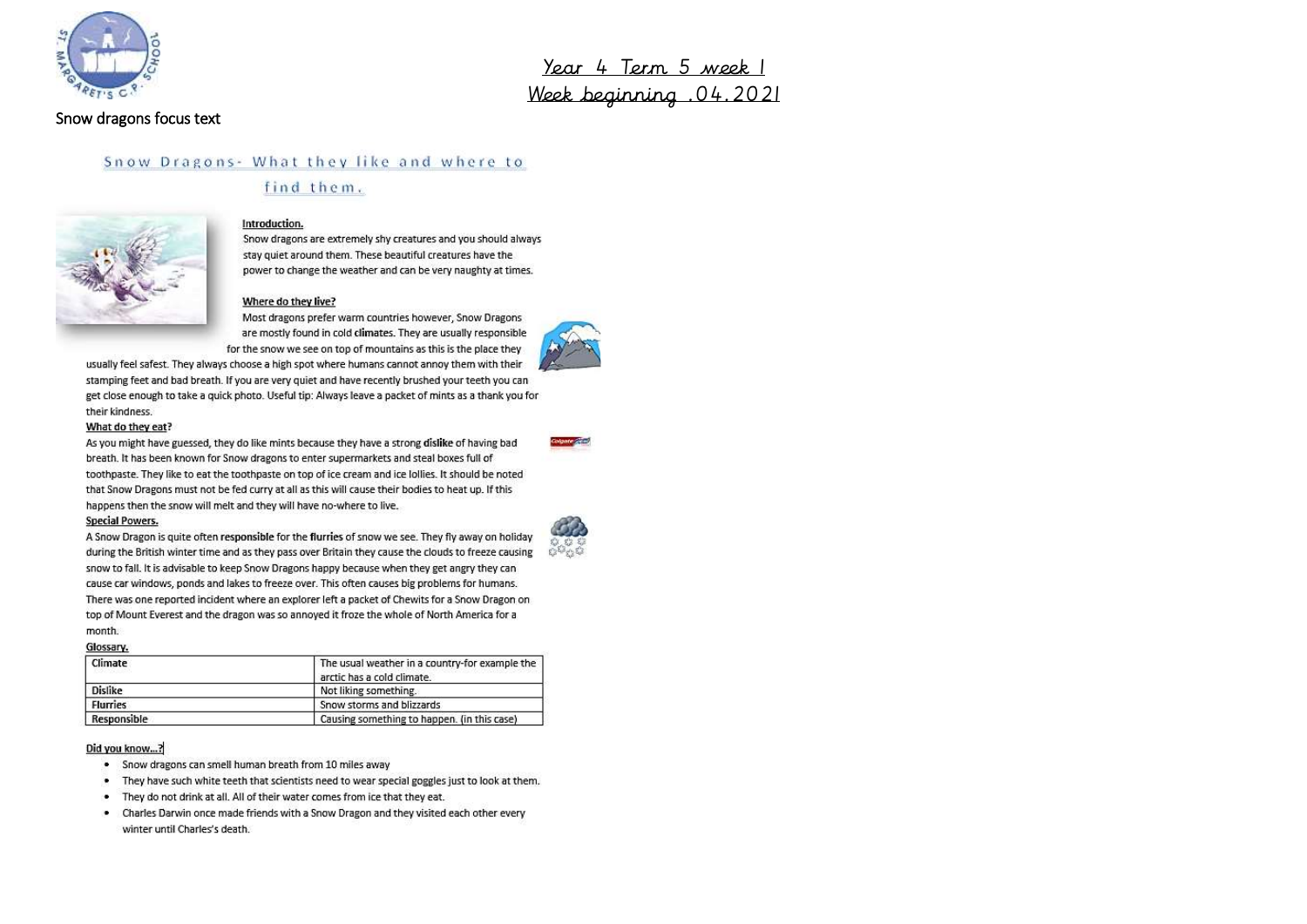

Dragon template

Year 4 Term 5 week 1 Week beginning .04.2021

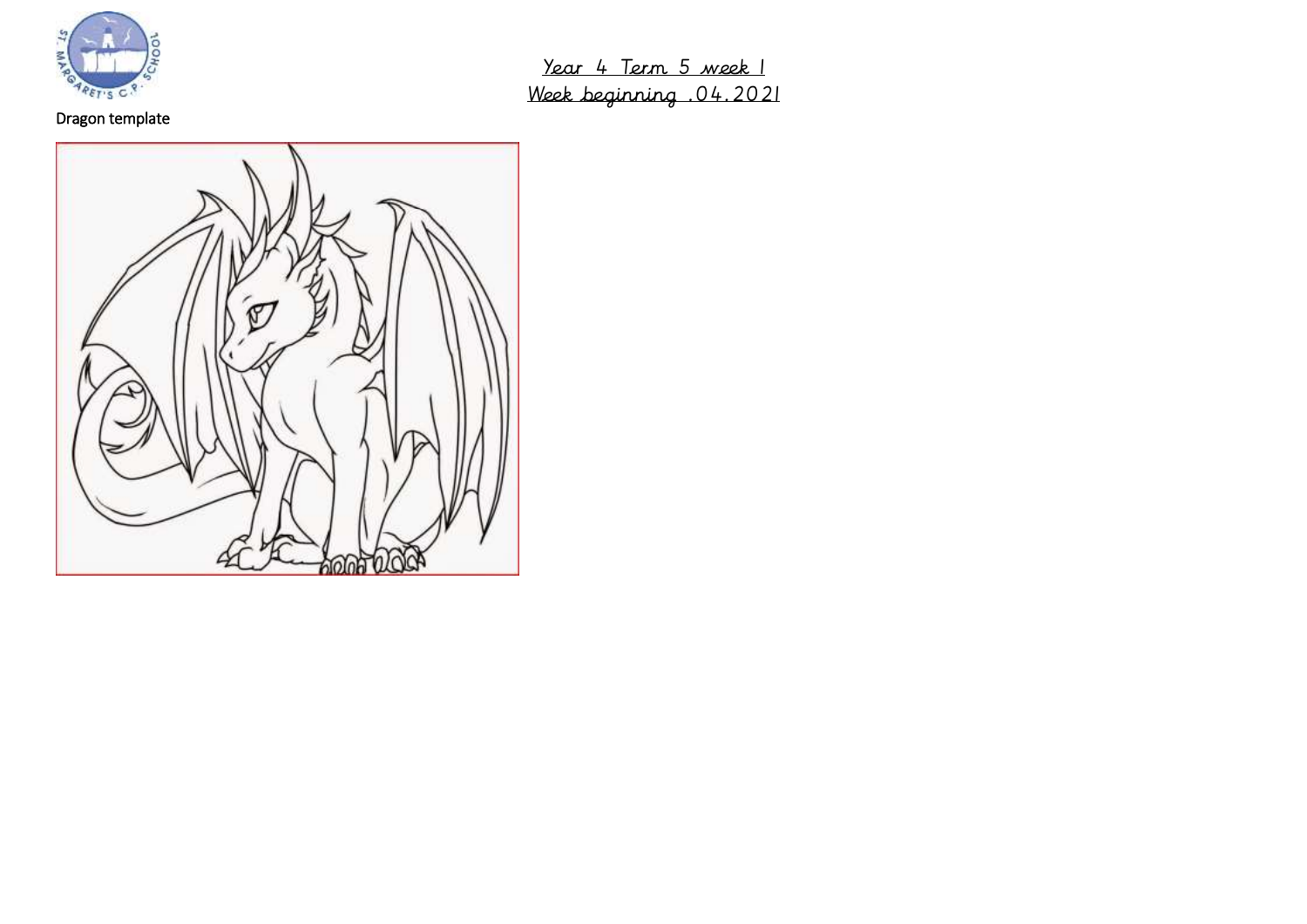



The boxes below explain the names and function of the types of teeth.

Cut out the boxes and stick them next to the correct arrow.

| Incisor      | Molar                        | Biting and cutting food | Grinding food                                                |  |
|--------------|------------------------------|-------------------------|--------------------------------------------------------------|--|
| Wisdom Tooth | Canine                       | Tearing and ripping     |                                                              |  |
| Premolar     | Holding and crushing<br>food | food                    | No function anymore<br>ATAN PARTAH ANG ANG ANG ANG ANG ANG A |  |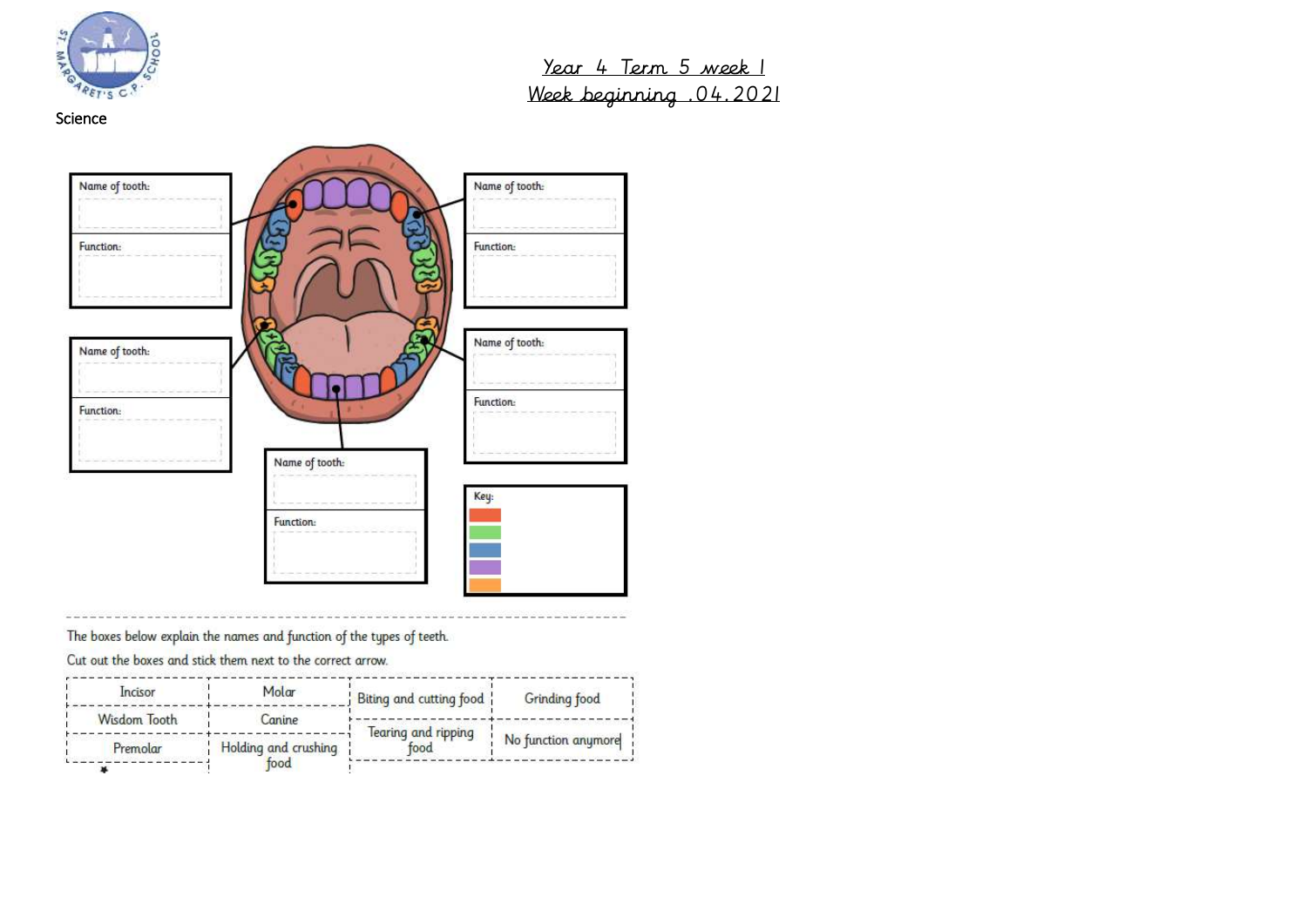

## French

Underneath each clock, write how you would say the time in French. The first one is done for you.

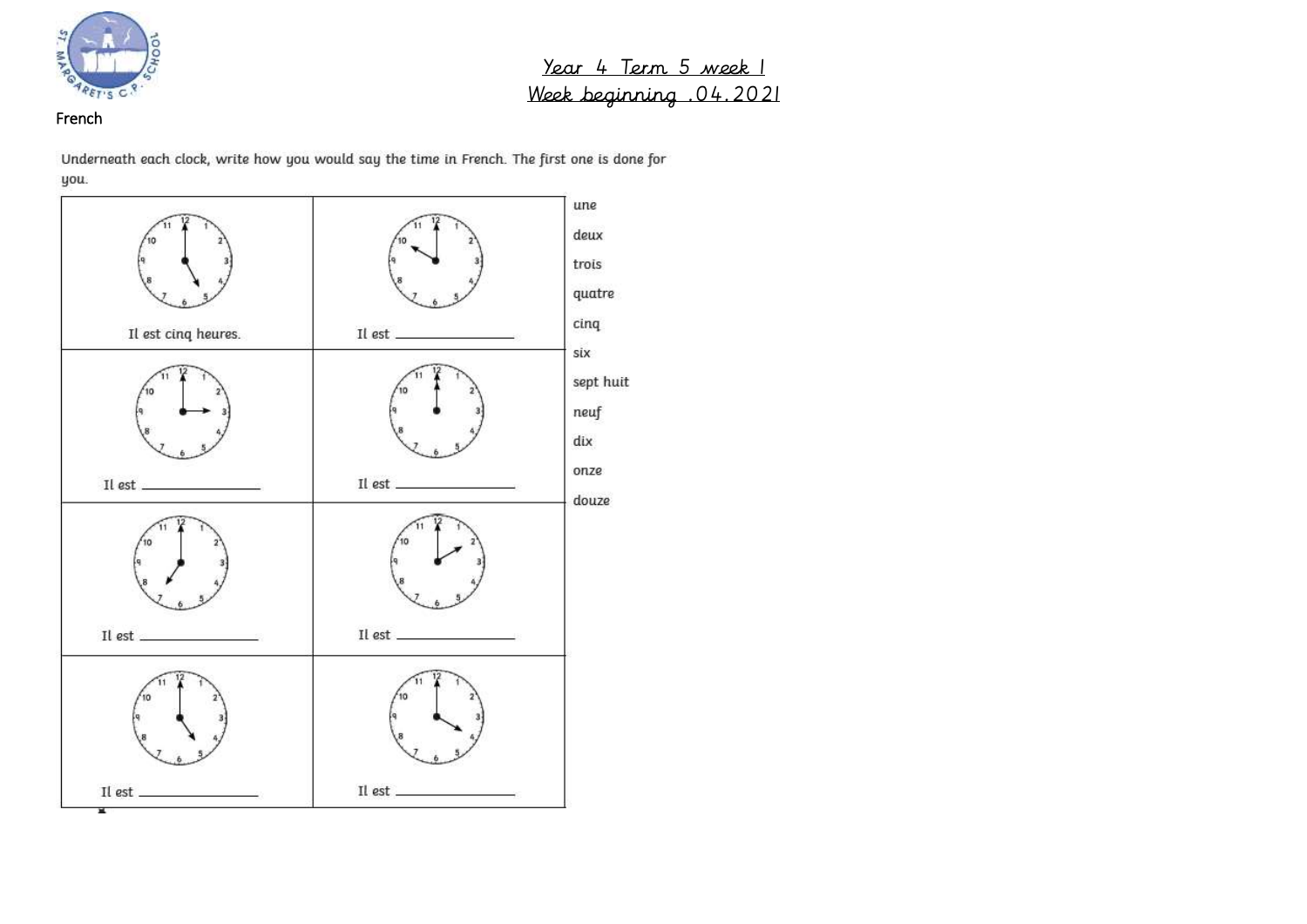

| Harper wants to go to the school<br>prom with Franky, but Franky has<br>asked Shania.                                                                                                | Zola wants an iPhone. Her older<br>sister has just been given one by<br>their parents.                                    |
|--------------------------------------------------------------------------------------------------------------------------------------------------------------------------------------|---------------------------------------------------------------------------------------------------------------------------|
| Jake has studied hard for a test in<br>school. Zac beat him by three marks.                                                                                                          | Tonia is always fashionable. Sugi<br>wants to be the same but can't afford<br>the clothes.                                |
| Marcus is popular and has a big<br>friendship group. Ahmed wishes he<br>could be the same.                                                                                           | Grace is going to Disney World for<br>her holiday. Jamie isn't going on<br>holiday this year.                             |
| Amy usually plays with Becky,<br>but today she wants to play with a<br>different friend.                                                                                             | Olivia always looks good in her<br>selfies. Emily hates taking selfies of<br>herself because she thinks she looks<br>fat. |
| Jackson is always posting pictures<br>on social media that show him<br>hanging out with a group of cool<br>friends. Caden wishes he could have<br>cool friends to hang out with too. | Mia has a new dog at home. Grayson<br>lives in a flat where pets are not<br>allowed.                                      |